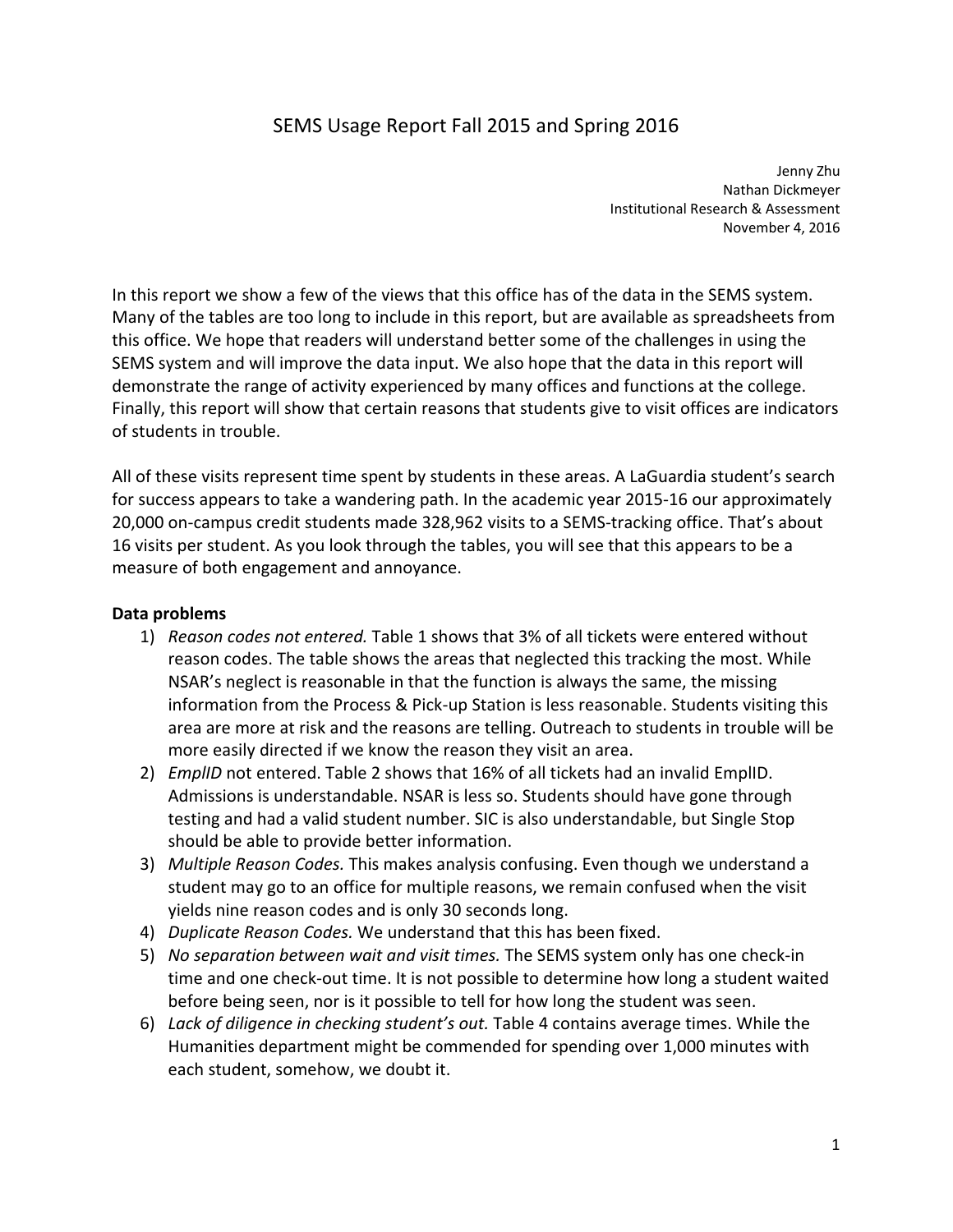| 11,367                                | <b>Tickets without Reason</b> |
|---------------------------------------|-------------------------------|
| 328,962                               | <b>Total Tickets</b>          |
| Fall 2015 and Spring 2016             |                               |
| 3%                                    |                               |
|                                       |                               |
| REFERRAL AREA DESC                    | CountOfSEMSDB MAIN TICKET ID  |
| <b>NSAR</b>                           | 4,041                         |
| Process & Pick-up Station             | 2,234                         |
| <b>SIC</b>                            | 1,646                         |
| <b>SIC Welcome Center</b>             | 753                           |
| Single Stop                           | 747                           |
| Admissions                            | 480                           |
| Generalist                            | 428                           |
| <b>ECLC</b>                           | 237                           |
| Advisement Triage Team                | 215                           |
| <b>Academic Testing</b>               | 161                           |
| Transfer                              | 154                           |
| <b>Wellness Center</b>                | 102                           |
| <b>ASAP</b>                           | 38                            |
| Registrar Specialist                  | 29                            |
| <b>Health Center</b>                  | 27                            |
| <b>Resource Center</b>                | 13                            |
| SFS Payroll - C113                    | 12                            |
| CD                                    | 11                            |
| <b>OSDS</b>                           | 9                             |
| <b>International Student Services</b> | 8                             |
| <b>SFS Specialist</b>                 | 7                             |
| <b>Humanities Department</b>          | 4                             |
| Office of the VP of Student Affairs   | 3                             |
| <b>Bursar</b>                         | $\overline{2}$                |
| <b>SGA Study Hall</b>                 | $\overline{2}$                |
| <b>Natural Sciences</b>               | $\overline{2}$                |
| <b>COPE</b>                           | $\mathbf{1}$                  |
| Career                                | 1                             |
|                                       |                               |
|                                       | 11,367                        |

#### **Ticket Count by Referral Area of Tickets with No Reason Code**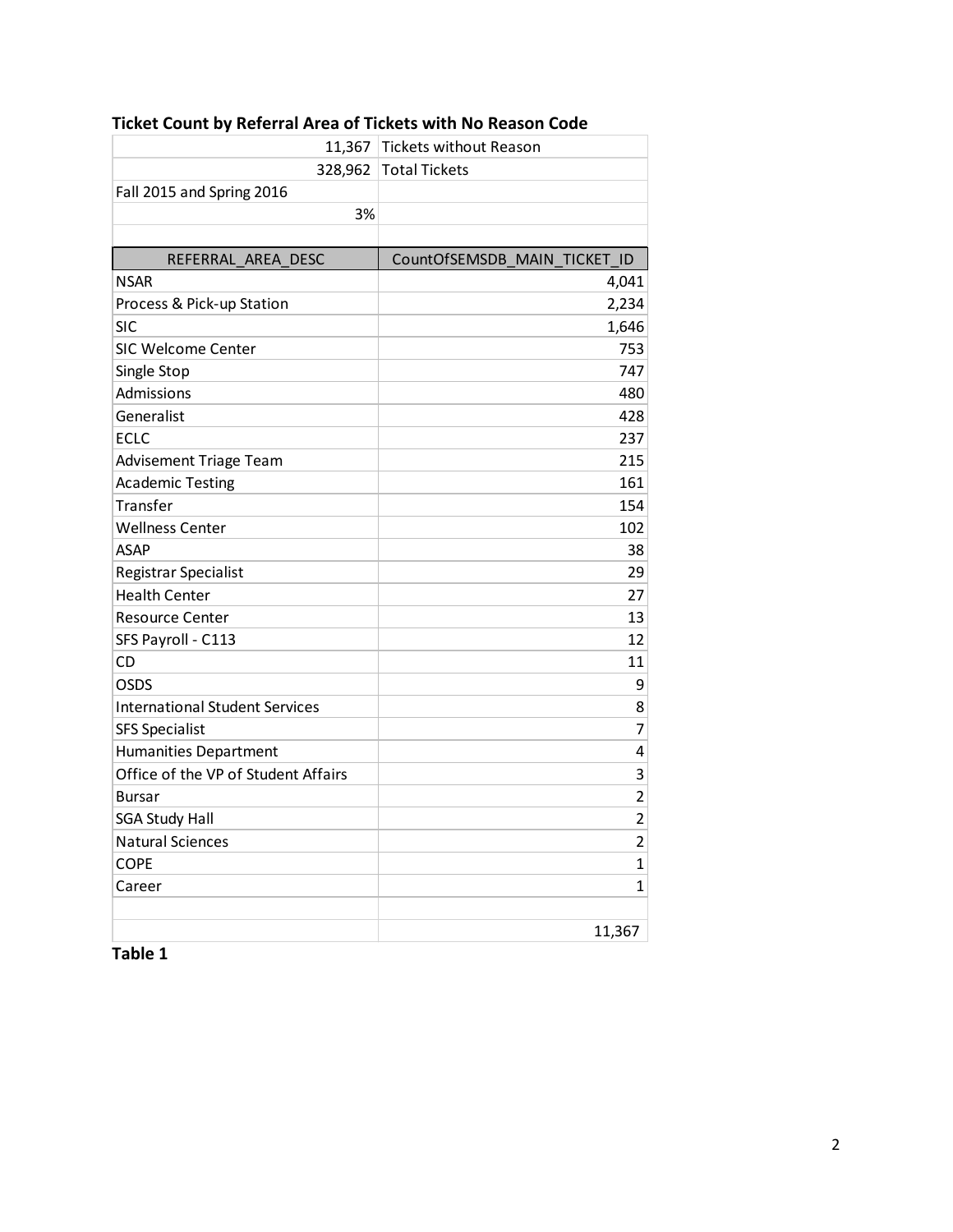| REFERRAL AREA DESC                    | Tickets with No EmplID 15-16 |
|---------------------------------------|------------------------------|
| Admissions                            | 19,923                       |
| <b>SIC</b>                            | 13,680                       |
| <b>SIC Welcome Center</b>             | 7,065                        |
| Generalist                            | 4,695                        |
| <b>Resource Center</b>                | 2,054                        |
| <b>Academic Testing</b>               | 1,976                        |
| Process & Pick-up Station             | 1,748                        |
| Single Stop                           | 810                          |
| Registrar Specialist                  | 218                          |
| <b>International Student Services</b> | 103                          |
| SFS Payroll - C113                    | 55                           |
| <b>ECLC</b>                           | 47                           |
| <b>Advisement Triage Team</b>         | 11                           |
| <b>Natural Sciences Lab</b>           | 6                            |
| <b>Veteran Services</b>               | 6                            |
| <b>Bursar</b>                         | 4                            |
| <b>SGA Study Hall</b>                 | 4                            |
| <b>SFS Specialist</b>                 | 3                            |
| <b>Athletics and Recreation</b>       | 3                            |
| <b>Wellness Center</b>                | $\overline{1}$               |
| Campus Life                           | $\mathbf{1}$                 |
| <b>ASAP</b>                           | 1                            |
| Modern Language Lab                   | $\mathbf{1}$                 |
|                                       |                              |
| Total                                 | 52,415                       |

 **Ticket Count by Referral Area of Tickets with No or Invalid EmplID**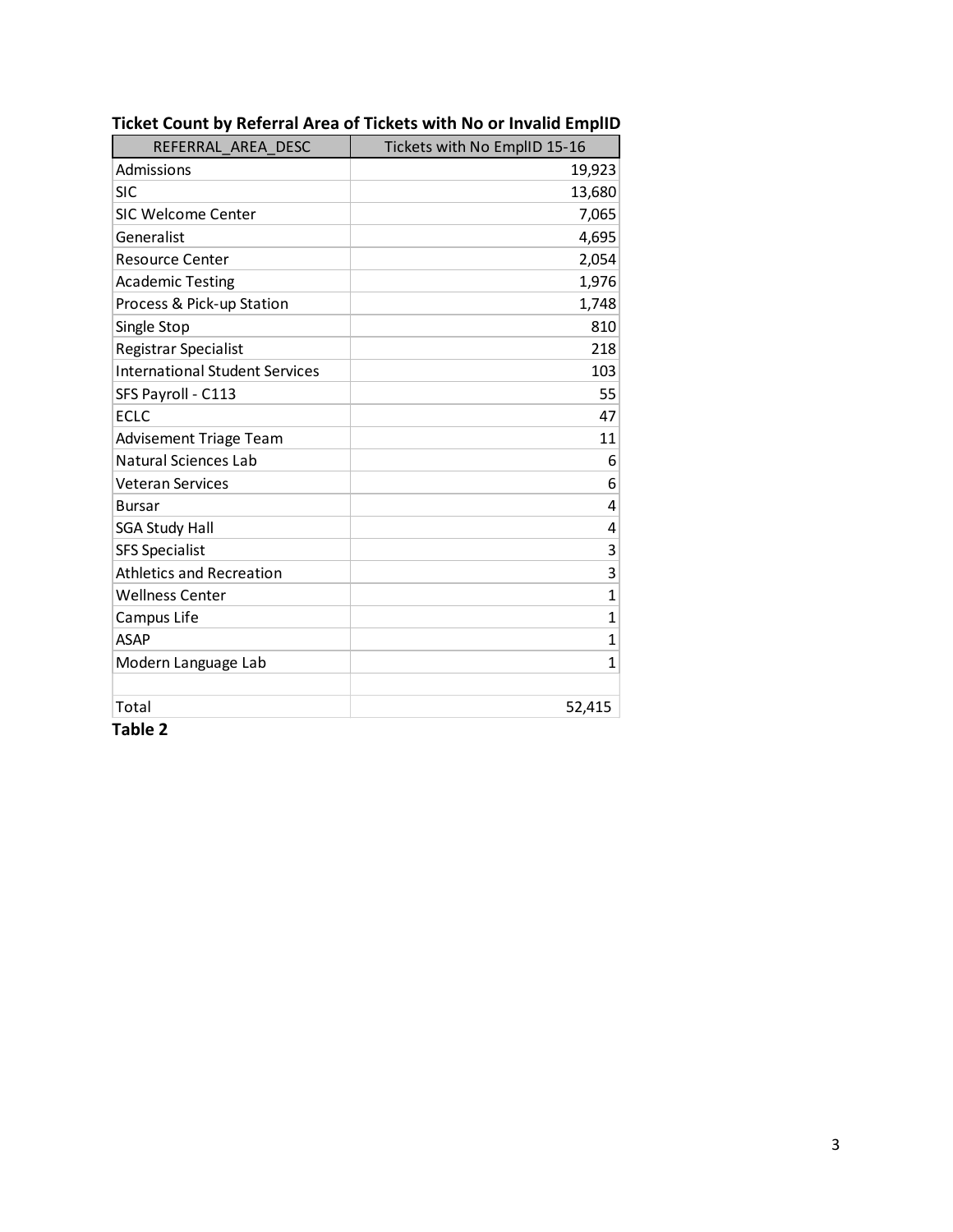### **Activity**

 Table 3 shows the number of tickets (whether with or without valid IDs and reason codes) by referral area. The Generalists in C‐107 top the list with over 48,000 tickets for the two semesters, Fall 2015 and Spring 2016.

 With over 15,000 individual students visiting the Generalist area, the average number of visits was just over three in two semesters. 2,286 students made six or more visits to a Generalist in the two semesters.

 More than 14,000 individual students visited the Advisement area, averaging slightly more than two visits in the two semesters.

ASAP saw 3,150 different students, an average of almost eight times over the two semesters.

 Athletics and Recreation checked in over 2,500 individual students, also an average of almost eight times in two semesters.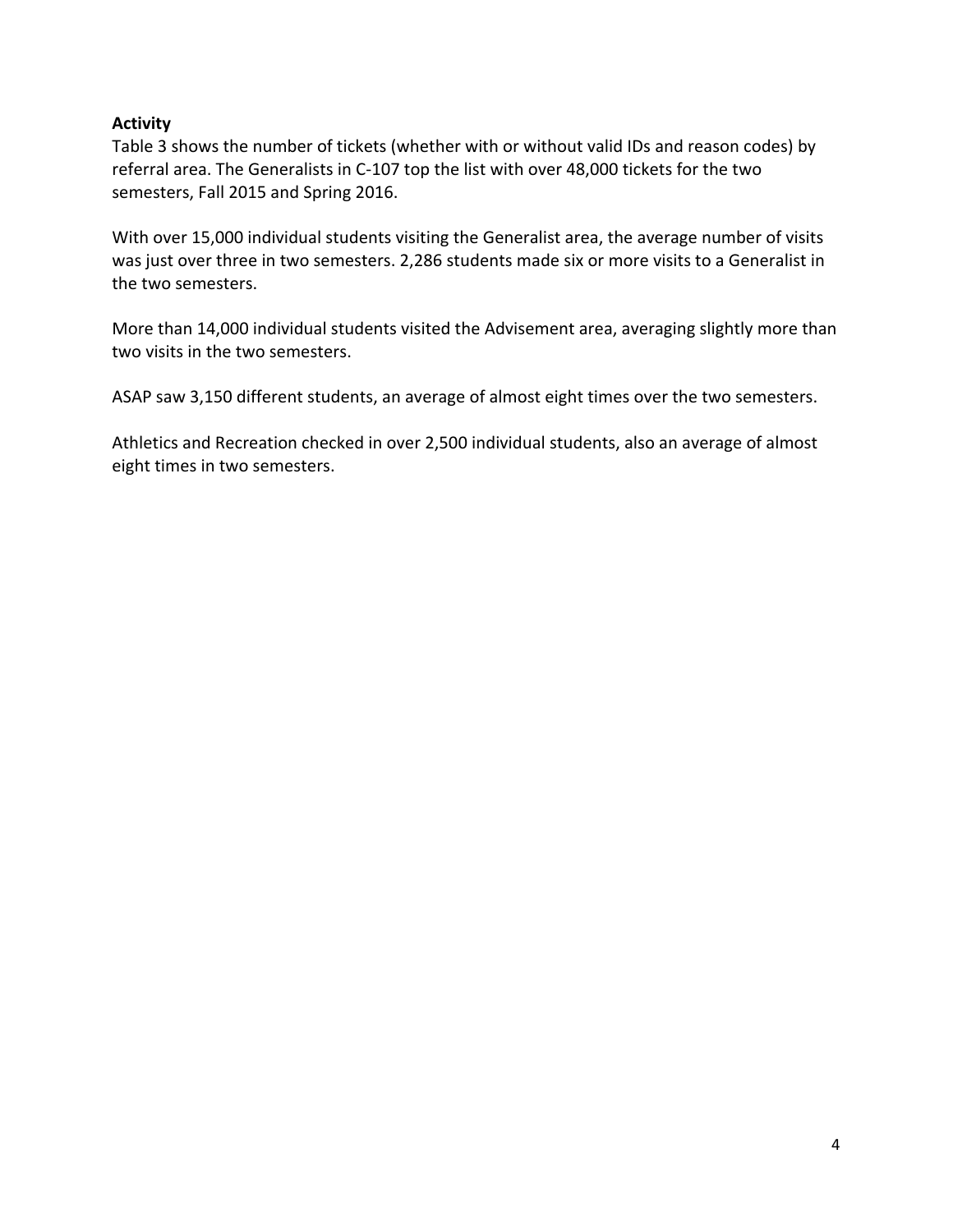#### **Total Ticket Count by Referral Area**

| REFERRAL_AREA_DESC                       | Area Total  |
|------------------------------------------|-------------|
| Generalist                               | 48,146      |
| Advisement Triage Team                   | 33,163      |
| <b>ASAP</b>                              | 24,711      |
| <b>Athletics and Recreation</b>          | 19,624      |
| <b>Resource Center</b>                   | 12,405      |
| <b>SGA Study Hall</b>                    | 9,280       |
| Transfer                                 | 9,071       |
| <b>Academic Testing</b>                  | 6,450       |
| Career                                   | 6,271       |
| Single Stop                              | 6,184       |
| OSDS                                     | 6,050       |
| <b>International Student Services</b>    | 5,439       |
| <b>Wellness Center</b>                   | 5,407       |
| CD                                       | 5,117       |
| Process & Pick-up Station                | 4,049       |
| <b>NSAR</b>                              | 3,758       |
| <b>Health Sciences</b>                   | 3,678       |
| SIC                                      | 3,543       |
| SFS Payroll - C113                       | 3,426       |
| Admissions                               | 3,328       |
| <b>COPE</b>                              | 3,034       |
| <b>Health Center</b>                     | 2,979       |
| <b>Humanities Department</b>             | 2,415       |
| Natural Sciences Lab                     | 2,375       |
| Registrar Specialist                     | 1,730       |
| Modern Language Lab                      | 1,657       |
| <b>Business &amp; Technology</b>         | 1,627       |
| <b>Road to Success</b>                   | 1,234       |
| <b>Veteran Services</b>                  | 1,128       |
| <b>ELA Department</b>                    | 1,038       |
| <b>SIC Welcome Center</b>                | 352         |
| Bursar                                   | 221         |
| <b>Women's Center</b>                    | 107         |
| <b>ESL Lab</b>                           | 97          |
| ECLC                                     | 86          |
| Math, Engineering & Computer Science     | 69          |
| Campus Life                              | 43          |
| <b>SFS Specialist</b>                    | 43          |
| Math, Engineering & Computer Science Lab | 8           |
| <b>Natural Sciences</b>                  | 7           |
| Office of the VP of Student Affairs      | 6           |
| <b>CSTEP Lab</b>                         | 5           |
| <b>Nursing Lab</b>                       | 5           |
| Program for Deaf Adults                  | 5           |
| Social Sciences                          | 2           |
| <b>Writing Center Lab</b>                | $\mathbf 1$ |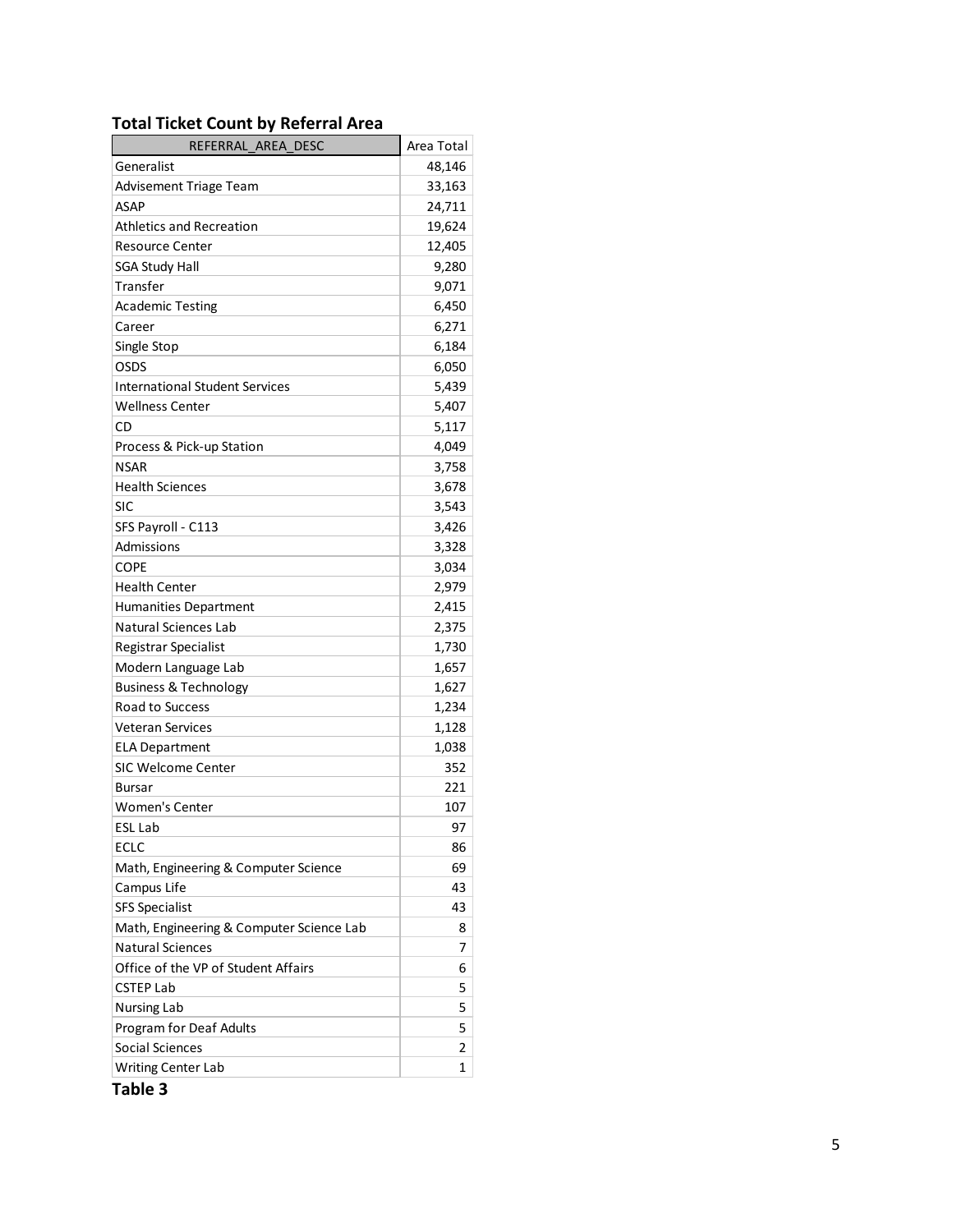Table 4 shows activity by area and reason code along with the average time between check‐in and check‐out. Speaking to an admissions counselor only took ten minutes, but going to the lab for SCB 203 could take a student all afternoon.

| REFERRAL AREA DESC                    | <b>REASON DESC</b>                       | Ticket Count Fall 15-Spring 16 | <b>AvgOfTime (Minutes)</b> |
|---------------------------------------|------------------------------------------|--------------------------------|----------------------------|
| Generalist                            | General Financial Aid Status & Inquiries | 31,665                         | 33.3                       |
| <b>Athletics and Recreation</b>       | Fitness Center & Sports Gym              | 17,642                         | 0.0                        |
| <b>Advisement Triage Team</b>         | <b>Course Selection</b>                  | 14,752                         | 38.0                       |
| <b>Advisement Triage Team</b>         | <b>General Advising</b>                  | 9,218                          | 26.0                       |
| Generalist                            | <b>SFS Verification Info</b>             | 8,281                          | 38.9                       |
| <b>ASAP</b>                           | Walk-in                                  | 5,414                          | 28.3                       |
| <b>ASAP</b>                           | Appointment                              | 5,048                          | 29.4                       |
| <b>Resource Center</b>                | Complete FAFSA application               | 4,443                          | 0.0                        |
| <b>NSAR</b>                           | <b>NSAR</b>                              | 3,758                          | 0.0                        |
| Transfer                              | <b>General Advising</b>                  | 3,741                          | 69.0                       |
| <b>SGA Study Hall</b>                 | One-On-One Tutoring                      | 3,736                          | 77.5                       |
| <b>Resource Center</b>                | <b>Check Financial Aid Status</b>        | 3,561                          | 0.0                        |
| Single Stop                           | <b>Benefits Screening</b>                | 3,509                          | 29.1                       |
| CD                                    | Other                                    | 3,118                          | 114.0                      |
| <b>International Student Services</b> | Inquiry                                  | 3,086                          | 46.0                       |
| <b>ASAP</b>                           | <b>ASAP Engagement Activity</b>          | 2,719                          | 53.1                       |
| OSDS                                  | <b>Support Services</b>                  | 2,699                          | 120.9                      |
| <b>Wellness Center</b>                | <b>Personal Counseling</b>               | 2,559                          | 139.5                      |
| Generalist                            | <b>Enrollment Letter</b>                 | 2,391                          | 27.3                       |
| Career                                | <b>General Advising</b>                  | 2,384                          | 63.1                       |
| <b>ASAP</b>                           | Other                                    | 2,247                          | 80.0                       |
| <b>ASAP</b>                           | <b>General Advisement</b>                | 2,241                          | 22.8                       |
| Single Stop                           | <b>Tax Preparation</b>                   | 2,202                          | 29.4                       |
| <b>Wellness Center</b>                | <b>Other Psychological Stressors</b>     | 2,057                          | 134.2                      |
| Admissions                            | Speak to Admissions Counselor            | 1,990                          | 9.8                        |
| Generalist                            | <b>Registration Issues</b>               | 1,968                          | 30.3                       |
| Natural Sciences Lab                  | SCB 203 - Human Anatomy and Physiology I | 1,904                          | 196.2                      |
| Transfer                              | <b>Transfer Application</b>              | 1,896                          | 87.4                       |
| Transfer                              | Other                                    | 1,841                          | 117.9                      |
| <b>Humanities Department</b>          | <b>Academic Advising</b>                 | 1,825                          | 1372.3                     |

#### Total Ticket Count and Length of Visit by Referral Area and Reason (Highest Counts Only)

 **Table 4** (Truncated)

Table 5 lists ticket counts by reason code only. Four of the top 15 are financial aid reason codes.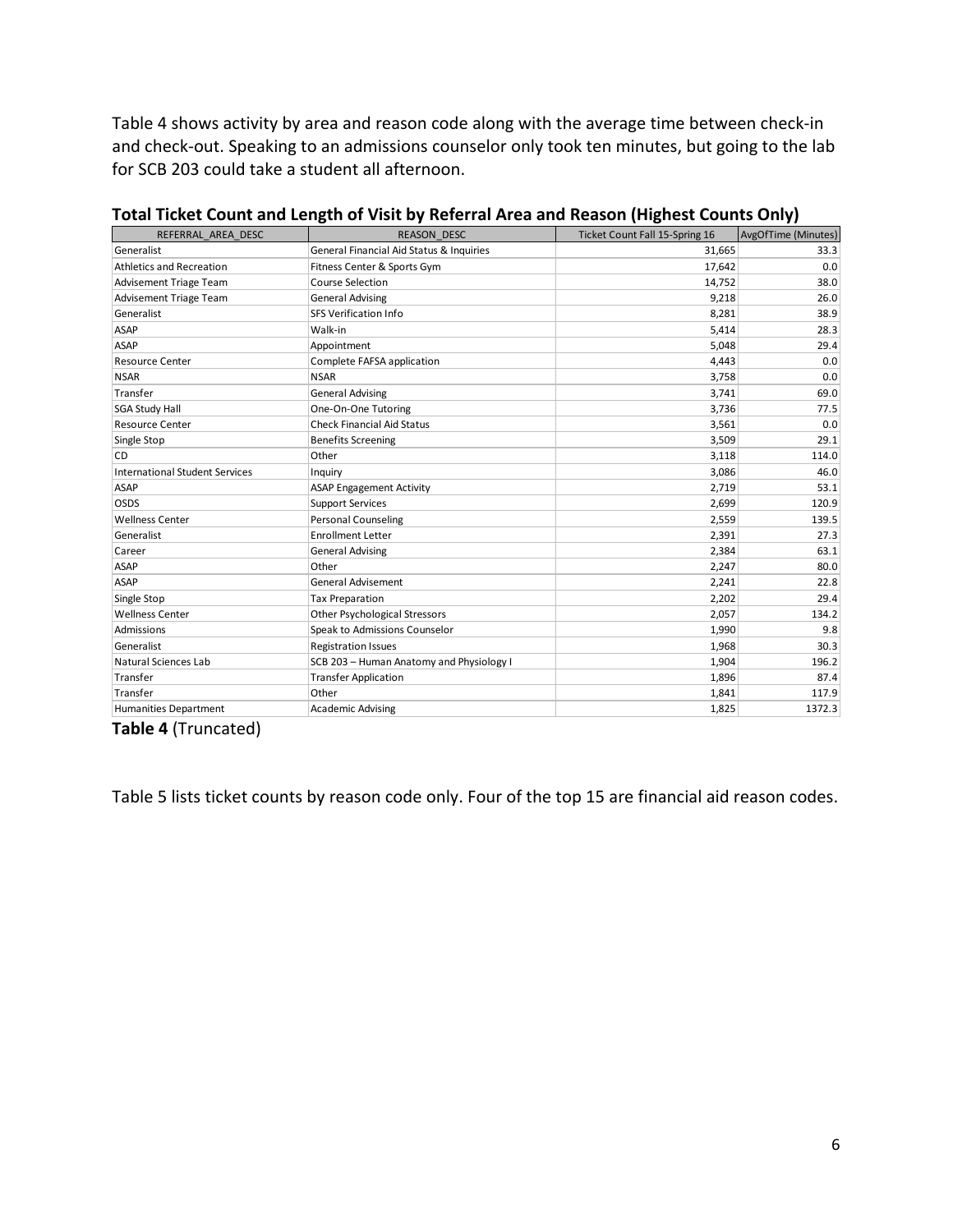# **Ticket Count by Reason Code (may include several referral areas—highest counts only)**

| Fall 15 and<br>Spring 16<br><b>REASON DESC</b><br>General Financial Aid Status & Inquiries<br>31,665<br><b>General Advising</b><br>19,774<br>Fitness Center & Sports Gym<br>17,642<br><b>Course Selection</b><br>14,910<br>Other<br>12,205<br><b>SFS Verification Info</b><br>8,281<br>Walk-in<br>6,121<br>5,048<br>Appointment<br>4,443<br>Complete FAFSA application<br><b>Academic Advising</b><br>4,199<br>NSAR<br>3,840<br>3,736<br>One-On-One Tutoring<br><b>Check Financial Aid Status</b><br>3,561<br>3,509<br><b>Benefits Screening</b><br>3,335<br>Inquiry<br>2,719<br><b>ASAP Engagement Activity</b><br><b>Support Services</b><br>2,699<br><b>Personal Counseling</b><br>2,559<br><b>General Information</b><br>2,557<br><b>Enrollment Letter</b><br>2,395<br>2,241<br><b>General Advisement</b><br>2,202<br><b>Tax Preparation</b><br>2,186<br><b>Tutoring</b><br><b>Other Psychological Stressors</b><br>2,057<br>Speak to Admissions Counselor<br>1,990<br><b>Registration Issues</b><br>1,970<br>SCB 203 - Human Anatomy and Physiology I<br>1,904<br><b>Transfer Application</b><br>1,896<br>Major Change<br>1,795<br><b>Transcript Requests (Official)</b><br>1,752<br>Advisement- HS - Health Science<br>1,717<br><b>FWS</b><br>1,640<br>Intake Advisement<br>1,618<br>Document Drop-Off<br>1,469<br>Complete TAP application<br>1,454<br>1,375<br>Workfare Regs/HRA Appts<br>Schedule Appointment<br>1,333<br>Probation/Suspension<br>1,118<br>Fin Aid<br>1,094 | <b>Ticket Count</b> |
|--------------------------------------------------------------------------------------------------------------------------------------------------------------------------------------------------------------------------------------------------------------------------------------------------------------------------------------------------------------------------------------------------------------------------------------------------------------------------------------------------------------------------------------------------------------------------------------------------------------------------------------------------------------------------------------------------------------------------------------------------------------------------------------------------------------------------------------------------------------------------------------------------------------------------------------------------------------------------------------------------------------------------------------------------------------------------------------------------------------------------------------------------------------------------------------------------------------------------------------------------------------------------------------------------------------------------------------------------------------------------------------------------------------------------------------------------------------------------------------|---------------------|
|                                                                                                                                                                                                                                                                                                                                                                                                                                                                                                                                                                                                                                                                                                                                                                                                                                                                                                                                                                                                                                                                                                                                                                                                                                                                                                                                                                                                                                                                                      |                     |
|                                                                                                                                                                                                                                                                                                                                                                                                                                                                                                                                                                                                                                                                                                                                                                                                                                                                                                                                                                                                                                                                                                                                                                                                                                                                                                                                                                                                                                                                                      |                     |
|                                                                                                                                                                                                                                                                                                                                                                                                                                                                                                                                                                                                                                                                                                                                                                                                                                                                                                                                                                                                                                                                                                                                                                                                                                                                                                                                                                                                                                                                                      |                     |
|                                                                                                                                                                                                                                                                                                                                                                                                                                                                                                                                                                                                                                                                                                                                                                                                                                                                                                                                                                                                                                                                                                                                                                                                                                                                                                                                                                                                                                                                                      |                     |
|                                                                                                                                                                                                                                                                                                                                                                                                                                                                                                                                                                                                                                                                                                                                                                                                                                                                                                                                                                                                                                                                                                                                                                                                                                                                                                                                                                                                                                                                                      |                     |
|                                                                                                                                                                                                                                                                                                                                                                                                                                                                                                                                                                                                                                                                                                                                                                                                                                                                                                                                                                                                                                                                                                                                                                                                                                                                                                                                                                                                                                                                                      |                     |
|                                                                                                                                                                                                                                                                                                                                                                                                                                                                                                                                                                                                                                                                                                                                                                                                                                                                                                                                                                                                                                                                                                                                                                                                                                                                                                                                                                                                                                                                                      |                     |
|                                                                                                                                                                                                                                                                                                                                                                                                                                                                                                                                                                                                                                                                                                                                                                                                                                                                                                                                                                                                                                                                                                                                                                                                                                                                                                                                                                                                                                                                                      |                     |
|                                                                                                                                                                                                                                                                                                                                                                                                                                                                                                                                                                                                                                                                                                                                                                                                                                                                                                                                                                                                                                                                                                                                                                                                                                                                                                                                                                                                                                                                                      |                     |
|                                                                                                                                                                                                                                                                                                                                                                                                                                                                                                                                                                                                                                                                                                                                                                                                                                                                                                                                                                                                                                                                                                                                                                                                                                                                                                                                                                                                                                                                                      |                     |
|                                                                                                                                                                                                                                                                                                                                                                                                                                                                                                                                                                                                                                                                                                                                                                                                                                                                                                                                                                                                                                                                                                                                                                                                                                                                                                                                                                                                                                                                                      |                     |
|                                                                                                                                                                                                                                                                                                                                                                                                                                                                                                                                                                                                                                                                                                                                                                                                                                                                                                                                                                                                                                                                                                                                                                                                                                                                                                                                                                                                                                                                                      |                     |
|                                                                                                                                                                                                                                                                                                                                                                                                                                                                                                                                                                                                                                                                                                                                                                                                                                                                                                                                                                                                                                                                                                                                                                                                                                                                                                                                                                                                                                                                                      |                     |
|                                                                                                                                                                                                                                                                                                                                                                                                                                                                                                                                                                                                                                                                                                                                                                                                                                                                                                                                                                                                                                                                                                                                                                                                                                                                                                                                                                                                                                                                                      |                     |
|                                                                                                                                                                                                                                                                                                                                                                                                                                                                                                                                                                                                                                                                                                                                                                                                                                                                                                                                                                                                                                                                                                                                                                                                                                                                                                                                                                                                                                                                                      |                     |
|                                                                                                                                                                                                                                                                                                                                                                                                                                                                                                                                                                                                                                                                                                                                                                                                                                                                                                                                                                                                                                                                                                                                                                                                                                                                                                                                                                                                                                                                                      |                     |
|                                                                                                                                                                                                                                                                                                                                                                                                                                                                                                                                                                                                                                                                                                                                                                                                                                                                                                                                                                                                                                                                                                                                                                                                                                                                                                                                                                                                                                                                                      |                     |
|                                                                                                                                                                                                                                                                                                                                                                                                                                                                                                                                                                                                                                                                                                                                                                                                                                                                                                                                                                                                                                                                                                                                                                                                                                                                                                                                                                                                                                                                                      |                     |
|                                                                                                                                                                                                                                                                                                                                                                                                                                                                                                                                                                                                                                                                                                                                                                                                                                                                                                                                                                                                                                                                                                                                                                                                                                                                                                                                                                                                                                                                                      |                     |
|                                                                                                                                                                                                                                                                                                                                                                                                                                                                                                                                                                                                                                                                                                                                                                                                                                                                                                                                                                                                                                                                                                                                                                                                                                                                                                                                                                                                                                                                                      |                     |
|                                                                                                                                                                                                                                                                                                                                                                                                                                                                                                                                                                                                                                                                                                                                                                                                                                                                                                                                                                                                                                                                                                                                                                                                                                                                                                                                                                                                                                                                                      |                     |
|                                                                                                                                                                                                                                                                                                                                                                                                                                                                                                                                                                                                                                                                                                                                                                                                                                                                                                                                                                                                                                                                                                                                                                                                                                                                                                                                                                                                                                                                                      |                     |
|                                                                                                                                                                                                                                                                                                                                                                                                                                                                                                                                                                                                                                                                                                                                                                                                                                                                                                                                                                                                                                                                                                                                                                                                                                                                                                                                                                                                                                                                                      |                     |
|                                                                                                                                                                                                                                                                                                                                                                                                                                                                                                                                                                                                                                                                                                                                                                                                                                                                                                                                                                                                                                                                                                                                                                                                                                                                                                                                                                                                                                                                                      |                     |
|                                                                                                                                                                                                                                                                                                                                                                                                                                                                                                                                                                                                                                                                                                                                                                                                                                                                                                                                                                                                                                                                                                                                                                                                                                                                                                                                                                                                                                                                                      |                     |
|                                                                                                                                                                                                                                                                                                                                                                                                                                                                                                                                                                                                                                                                                                                                                                                                                                                                                                                                                                                                                                                                                                                                                                                                                                                                                                                                                                                                                                                                                      |                     |
|                                                                                                                                                                                                                                                                                                                                                                                                                                                                                                                                                                                                                                                                                                                                                                                                                                                                                                                                                                                                                                                                                                                                                                                                                                                                                                                                                                                                                                                                                      |                     |
|                                                                                                                                                                                                                                                                                                                                                                                                                                                                                                                                                                                                                                                                                                                                                                                                                                                                                                                                                                                                                                                                                                                                                                                                                                                                                                                                                                                                                                                                                      |                     |
|                                                                                                                                                                                                                                                                                                                                                                                                                                                                                                                                                                                                                                                                                                                                                                                                                                                                                                                                                                                                                                                                                                                                                                                                                                                                                                                                                                                                                                                                                      |                     |
|                                                                                                                                                                                                                                                                                                                                                                                                                                                                                                                                                                                                                                                                                                                                                                                                                                                                                                                                                                                                                                                                                                                                                                                                                                                                                                                                                                                                                                                                                      |                     |
|                                                                                                                                                                                                                                                                                                                                                                                                                                                                                                                                                                                                                                                                                                                                                                                                                                                                                                                                                                                                                                                                                                                                                                                                                                                                                                                                                                                                                                                                                      |                     |
|                                                                                                                                                                                                                                                                                                                                                                                                                                                                                                                                                                                                                                                                                                                                                                                                                                                                                                                                                                                                                                                                                                                                                                                                                                                                                                                                                                                                                                                                                      |                     |
|                                                                                                                                                                                                                                                                                                                                                                                                                                                                                                                                                                                                                                                                                                                                                                                                                                                                                                                                                                                                                                                                                                                                                                                                                                                                                                                                                                                                                                                                                      |                     |
|                                                                                                                                                                                                                                                                                                                                                                                                                                                                                                                                                                                                                                                                                                                                                                                                                                                                                                                                                                                                                                                                                                                                                                                                                                                                                                                                                                                                                                                                                      |                     |
|                                                                                                                                                                                                                                                                                                                                                                                                                                                                                                                                                                                                                                                                                                                                                                                                                                                                                                                                                                                                                                                                                                                                                                                                                                                                                                                                                                                                                                                                                      |                     |
|                                                                                                                                                                                                                                                                                                                                                                                                                                                                                                                                                                                                                                                                                                                                                                                                                                                                                                                                                                                                                                                                                                                                                                                                                                                                                                                                                                                                                                                                                      |                     |
|                                                                                                                                                                                                                                                                                                                                                                                                                                                                                                                                                                                                                                                                                                                                                                                                                                                                                                                                                                                                                                                                                                                                                                                                                                                                                                                                                                                                                                                                                      |                     |
|                                                                                                                                                                                                                                                                                                                                                                                                                                                                                                                                                                                                                                                                                                                                                                                                                                                                                                                                                                                                                                                                                                                                                                                                                                                                                                                                                                                                                                                                                      |                     |
|                                                                                                                                                                                                                                                                                                                                                                                                                                                                                                                                                                                                                                                                                                                                                                                                                                                                                                                                                                                                                                                                                                                                                                                                                                                                                                                                                                                                                                                                                      |                     |
|                                                                                                                                                                                                                                                                                                                                                                                                                                                                                                                                                                                                                                                                                                                                                                                                                                                                                                                                                                                                                                                                                                                                                                                                                                                                                                                                                                                                                                                                                      |                     |
|                                                                                                                                                                                                                                                                                                                                                                                                                                                                                                                                                                                                                                                                                                                                                                                                                                                                                                                                                                                                                                                                                                                                                                                                                                                                                                                                                                                                                                                                                      |                     |

 **Table 5** (Truncated)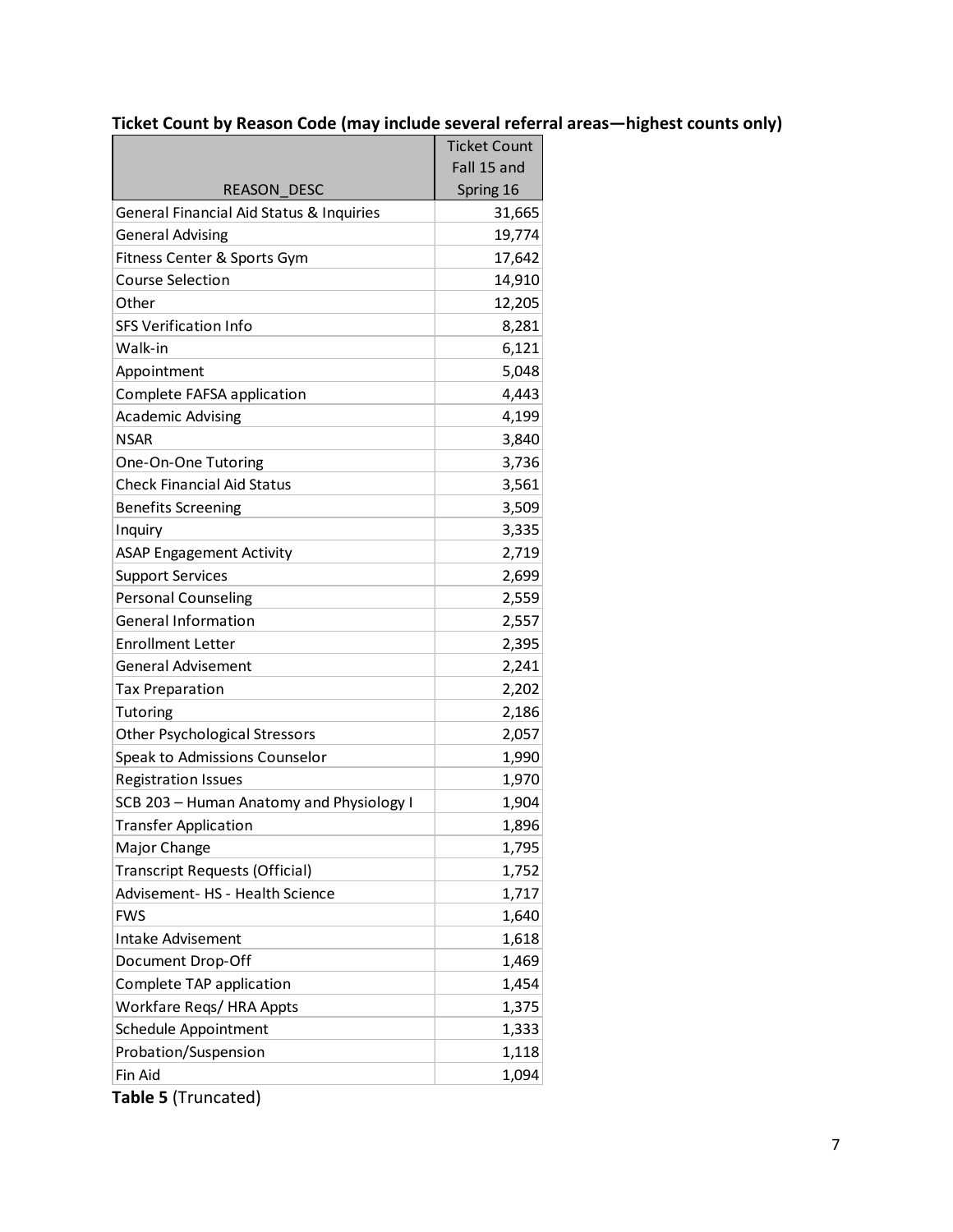|                               |                                   | <b>Ticket Count Fall</b> |                 | <b>Area Ticket</b> |
|-------------------------------|-----------------------------------|--------------------------|-----------------|--------------------|
| REFERRAL AREA DESC            | <b>REASON DESC</b>                | 15-Spring 16             | AvgOfTime (Min) | Total              |
| <b>Academic Testing</b>       | <b>ATB Full</b>                   | 110                      | 0.0             |                    |
| <b>Academic Testing</b>       | <b>ATB Math</b>                   | 3                        | 0.0             |                    |
| <b>Academic Testing</b>       | <b>ATB Reading</b>                | 17                       | 0.1             |                    |
| <b>Academic Testing</b>       | <b>ATB Writing</b>                | 2                        | 0.0             |                    |
| <b>Academic Testing</b>       | <b>Full Test</b>                  | 973                      | 0.0             |                    |
| <b>Academic Testing</b>       | <b>Local Writing</b>              | 141                      | 0.1             |                    |
| <b>Academic Testing</b>       | MAPLE TA (MAT96)                  | 551                      | 0.0             |                    |
| <b>Academic Testing</b>       | MAT I                             | 555                      | 0.0             | 6,450              |
| <b>Academic Testing</b>       | <b>MAT II</b>                     | 561                      | 0.0             |                    |
| <b>Academic Testing</b>       | <b>MAT III</b>                    | 463                      | 0.0             |                    |
| <b>Academic Testing</b>       | MAT96 Final                       | 740                      | 0.0             |                    |
| <b>Academic Testing</b>       | Other                             | 203                      | 0.0             |                    |
| <b>Academic Testing</b>       | Reading                           | 1,078                    | 0.0             |                    |
| <b>Academic Testing</b>       | <b>Remote Proctoring</b>          |                          | 0.0             |                    |
| <b>Academic Testing</b>       | Writing (CATW)                    | 1,052                    | 0.0             |                    |
| Admissions                    | Change of Status                  | 72                       | 8.5             |                    |
| Admissions                    | Complete Application              | 14                       | 10.6            |                    |
| Admissions                    | <b>Direct Admit</b>               | 11                       | 9.6             |                    |
| Admissions                    | Other                             | 202                      | 7.6             |                    |
| Admissions                    | <b>Reactivate Application</b>     | 86                       | 10.5            | 3,328              |
| Admissions                    | <b>Reallocate Application</b>     | 7                        | 11.0            |                    |
| Admissions                    | Speak to Admissions Counselor     | 1,990                    | 9.8             |                    |
| Admissions                    | <b>Submit Missing Documents</b>   | 255                      | 9.0             |                    |
| <b>Admissions</b>             | Submit Non-Degree Application     | 9                        | 13.1            |                    |
| Admissions                    | <b>Transfer Credit Evaluation</b> | 682                      | 17.8            |                    |
| <b>Advisement Triage Team</b> | Academic Appeal                   | 842                      | 89.1            |                    |
| <b>Advisement Triage Team</b> | Advise Readmit student            | 242                      | 50.8            |                    |
| <b>Advisement Triage Team</b> | Advise Reinstated student         | 26                       | 38.6            |                    |
| Advisement Triage Team        | <b>Course Selection</b>           | 14,752                   | 38.0            |                    |
|                               |                                   |                          |                 |                    |

# **Ticket Counts by Referral Area and Reason Code with Length of Visit**

#### **Table 6** (Truncated)

 Table 6 is much too long to include in more than a much abbreviated version. We can supply it as a spreadsheet to anyone interested.

 Table 7 shows the return rate (or graduation at the end of the semester) for both semesters combined. The rate is the number of fall 2015 office‐visiting students who enrolled in spring 2016 (or graduated) plus the number of spring 2016 office‐visiting students who then enrolled in fall 2016 (or graduated) divided by the number visiting in the fall plus the number visiting in the spring. Students visiting more than once were counted only once. Only students with valid EmplIDs enrolled in the base semester were counted.

 The table goes from the referral area with the lowest average return rate (SIC) to the one with the highest average return rate (Modern Language Lab). Areas with fewer than 200 students visiting were excluded. The average return rate for both semesters for all students found in the SEMS system was 79%.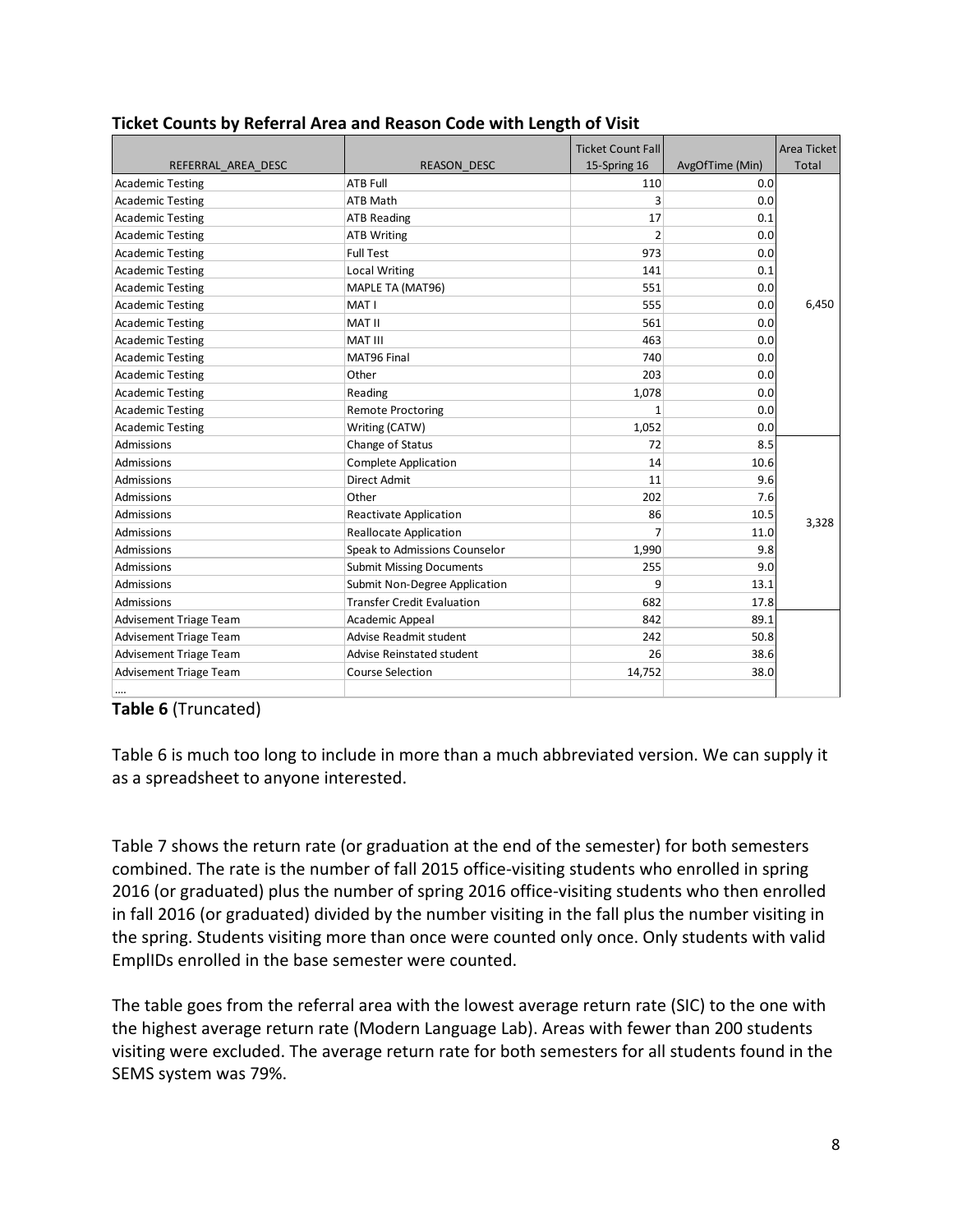SIC clearly has a client list that includes students with the highest risk. Students who visited academic areas and successful interventions, like ASAP and RTS have higher than average return rates. The success of the Modern Language Lab is intriguing.

| Grad) Next<br>Enrolled In<br>Return<br>Semester<br>Sem<br>REFERRAL_AREA DESC<br>Rate<br><b>SIC</b><br>1,918<br>2,697<br>71%<br>6,351<br>Process & Pick-up Station<br>4,679<br>74%<br><b>NSAR</b><br>4,078<br>3,014<br>74%<br><b>Veteran Services</b><br>425<br>316<br>74%<br><b>Health Center</b><br>2,736<br>2,043<br>75%<br>Admissions<br>2,937<br>2,201<br>75%<br><b>SIC Welcome Center</b><br>282<br>214<br>76%<br>Generalist<br>19,929<br>76%<br>15,149<br><b>COPE</b><br>850<br>650<br>76%<br>19,500<br>77%<br><b>Advisement Triage Team</b><br>14,964<br><b>ECLC</b><br>100<br>77%<br>77<br><b>OSDS</b><br>79%<br>834<br>655<br>1,252<br>986<br>Natural Sciences Lab<br>79%<br>259<br>204<br>79%<br><b>Bursar</b><br><b>Wellness Center</b><br>1,098<br>80%<br>873<br><b>Resource Center</b><br>7,995<br>6,360<br>80%<br><b>Athletics and Recreation</b><br>4,229<br>3,404<br>80%<br>692<br><b>CD</b><br>849<br>82%<br>Transfer<br>5,673<br>82%<br>4,675<br>SFS Payroll - C113<br>83%<br>2,999<br>2,495<br><b>SGA Study Hall</b><br>2,328<br>83%<br>1,938<br><b>Humanities Department</b><br>2,270<br>1,891<br>83%<br><b>Health Sciences</b><br>3,005<br>2,514<br>84%<br>4,487<br>84%<br>Single Stop<br>3,781<br><b>Academic Testing</b><br>84%<br>3,090<br>2,605<br>Registrar Specialist<br>84%<br>1,907<br>1,610<br><b>International Student Services</b><br>1,236<br>85%<br>1,047<br><b>Business &amp; Technology</b><br>85%<br>1,426<br>1,218<br>3,692<br>3,163<br>ASAP<br>86%<br>1,166<br>1,012<br>87%<br><b>ELA Department</b><br>Career<br>2,955<br>87%<br>2,579<br>Road to Success<br>898<br>90%<br>808<br>Modern Language Lab<br>975<br>899<br>92% |  | Return (or |  |
|--------------------------------------------------------------------------------------------------------------------------------------------------------------------------------------------------------------------------------------------------------------------------------------------------------------------------------------------------------------------------------------------------------------------------------------------------------------------------------------------------------------------------------------------------------------------------------------------------------------------------------------------------------------------------------------------------------------------------------------------------------------------------------------------------------------------------------------------------------------------------------------------------------------------------------------------------------------------------------------------------------------------------------------------------------------------------------------------------------------------------------------------------------------------------------------------------------------------------------------------------------------------------------------------------------------------------------------------------------------------------------------------------------------------------------------------------------------------------------------------------------------------------------------------------------------------------------------------------------------------------------------------------------------------|--|------------|--|
|                                                                                                                                                                                                                                                                                                                                                                                                                                                                                                                                                                                                                                                                                                                                                                                                                                                                                                                                                                                                                                                                                                                                                                                                                                                                                                                                                                                                                                                                                                                                                                                                                                                                    |  |            |  |
|                                                                                                                                                                                                                                                                                                                                                                                                                                                                                                                                                                                                                                                                                                                                                                                                                                                                                                                                                                                                                                                                                                                                                                                                                                                                                                                                                                                                                                                                                                                                                                                                                                                                    |  |            |  |
|                                                                                                                                                                                                                                                                                                                                                                                                                                                                                                                                                                                                                                                                                                                                                                                                                                                                                                                                                                                                                                                                                                                                                                                                                                                                                                                                                                                                                                                                                                                                                                                                                                                                    |  |            |  |
|                                                                                                                                                                                                                                                                                                                                                                                                                                                                                                                                                                                                                                                                                                                                                                                                                                                                                                                                                                                                                                                                                                                                                                                                                                                                                                                                                                                                                                                                                                                                                                                                                                                                    |  |            |  |
|                                                                                                                                                                                                                                                                                                                                                                                                                                                                                                                                                                                                                                                                                                                                                                                                                                                                                                                                                                                                                                                                                                                                                                                                                                                                                                                                                                                                                                                                                                                                                                                                                                                                    |  |            |  |
|                                                                                                                                                                                                                                                                                                                                                                                                                                                                                                                                                                                                                                                                                                                                                                                                                                                                                                                                                                                                                                                                                                                                                                                                                                                                                                                                                                                                                                                                                                                                                                                                                                                                    |  |            |  |
|                                                                                                                                                                                                                                                                                                                                                                                                                                                                                                                                                                                                                                                                                                                                                                                                                                                                                                                                                                                                                                                                                                                                                                                                                                                                                                                                                                                                                                                                                                                                                                                                                                                                    |  |            |  |
|                                                                                                                                                                                                                                                                                                                                                                                                                                                                                                                                                                                                                                                                                                                                                                                                                                                                                                                                                                                                                                                                                                                                                                                                                                                                                                                                                                                                                                                                                                                                                                                                                                                                    |  |            |  |
|                                                                                                                                                                                                                                                                                                                                                                                                                                                                                                                                                                                                                                                                                                                                                                                                                                                                                                                                                                                                                                                                                                                                                                                                                                                                                                                                                                                                                                                                                                                                                                                                                                                                    |  |            |  |
|                                                                                                                                                                                                                                                                                                                                                                                                                                                                                                                                                                                                                                                                                                                                                                                                                                                                                                                                                                                                                                                                                                                                                                                                                                                                                                                                                                                                                                                                                                                                                                                                                                                                    |  |            |  |
|                                                                                                                                                                                                                                                                                                                                                                                                                                                                                                                                                                                                                                                                                                                                                                                                                                                                                                                                                                                                                                                                                                                                                                                                                                                                                                                                                                                                                                                                                                                                                                                                                                                                    |  |            |  |
|                                                                                                                                                                                                                                                                                                                                                                                                                                                                                                                                                                                                                                                                                                                                                                                                                                                                                                                                                                                                                                                                                                                                                                                                                                                                                                                                                                                                                                                                                                                                                                                                                                                                    |  |            |  |
|                                                                                                                                                                                                                                                                                                                                                                                                                                                                                                                                                                                                                                                                                                                                                                                                                                                                                                                                                                                                                                                                                                                                                                                                                                                                                                                                                                                                                                                                                                                                                                                                                                                                    |  |            |  |
|                                                                                                                                                                                                                                                                                                                                                                                                                                                                                                                                                                                                                                                                                                                                                                                                                                                                                                                                                                                                                                                                                                                                                                                                                                                                                                                                                                                                                                                                                                                                                                                                                                                                    |  |            |  |
|                                                                                                                                                                                                                                                                                                                                                                                                                                                                                                                                                                                                                                                                                                                                                                                                                                                                                                                                                                                                                                                                                                                                                                                                                                                                                                                                                                                                                                                                                                                                                                                                                                                                    |  |            |  |
|                                                                                                                                                                                                                                                                                                                                                                                                                                                                                                                                                                                                                                                                                                                                                                                                                                                                                                                                                                                                                                                                                                                                                                                                                                                                                                                                                                                                                                                                                                                                                                                                                                                                    |  |            |  |
|                                                                                                                                                                                                                                                                                                                                                                                                                                                                                                                                                                                                                                                                                                                                                                                                                                                                                                                                                                                                                                                                                                                                                                                                                                                                                                                                                                                                                                                                                                                                                                                                                                                                    |  |            |  |
|                                                                                                                                                                                                                                                                                                                                                                                                                                                                                                                                                                                                                                                                                                                                                                                                                                                                                                                                                                                                                                                                                                                                                                                                                                                                                                                                                                                                                                                                                                                                                                                                                                                                    |  |            |  |
|                                                                                                                                                                                                                                                                                                                                                                                                                                                                                                                                                                                                                                                                                                                                                                                                                                                                                                                                                                                                                                                                                                                                                                                                                                                                                                                                                                                                                                                                                                                                                                                                                                                                    |  |            |  |
|                                                                                                                                                                                                                                                                                                                                                                                                                                                                                                                                                                                                                                                                                                                                                                                                                                                                                                                                                                                                                                                                                                                                                                                                                                                                                                                                                                                                                                                                                                                                                                                                                                                                    |  |            |  |
|                                                                                                                                                                                                                                                                                                                                                                                                                                                                                                                                                                                                                                                                                                                                                                                                                                                                                                                                                                                                                                                                                                                                                                                                                                                                                                                                                                                                                                                                                                                                                                                                                                                                    |  |            |  |
|                                                                                                                                                                                                                                                                                                                                                                                                                                                                                                                                                                                                                                                                                                                                                                                                                                                                                                                                                                                                                                                                                                                                                                                                                                                                                                                                                                                                                                                                                                                                                                                                                                                                    |  |            |  |
|                                                                                                                                                                                                                                                                                                                                                                                                                                                                                                                                                                                                                                                                                                                                                                                                                                                                                                                                                                                                                                                                                                                                                                                                                                                                                                                                                                                                                                                                                                                                                                                                                                                                    |  |            |  |
|                                                                                                                                                                                                                                                                                                                                                                                                                                                                                                                                                                                                                                                                                                                                                                                                                                                                                                                                                                                                                                                                                                                                                                                                                                                                                                                                                                                                                                                                                                                                                                                                                                                                    |  |            |  |
|                                                                                                                                                                                                                                                                                                                                                                                                                                                                                                                                                                                                                                                                                                                                                                                                                                                                                                                                                                                                                                                                                                                                                                                                                                                                                                                                                                                                                                                                                                                                                                                                                                                                    |  |            |  |
|                                                                                                                                                                                                                                                                                                                                                                                                                                                                                                                                                                                                                                                                                                                                                                                                                                                                                                                                                                                                                                                                                                                                                                                                                                                                                                                                                                                                                                                                                                                                                                                                                                                                    |  |            |  |
|                                                                                                                                                                                                                                                                                                                                                                                                                                                                                                                                                                                                                                                                                                                                                                                                                                                                                                                                                                                                                                                                                                                                                                                                                                                                                                                                                                                                                                                                                                                                                                                                                                                                    |  |            |  |
|                                                                                                                                                                                                                                                                                                                                                                                                                                                                                                                                                                                                                                                                                                                                                                                                                                                                                                                                                                                                                                                                                                                                                                                                                                                                                                                                                                                                                                                                                                                                                                                                                                                                    |  |            |  |
|                                                                                                                                                                                                                                                                                                                                                                                                                                                                                                                                                                                                                                                                                                                                                                                                                                                                                                                                                                                                                                                                                                                                                                                                                                                                                                                                                                                                                                                                                                                                                                                                                                                                    |  |            |  |
|                                                                                                                                                                                                                                                                                                                                                                                                                                                                                                                                                                                                                                                                                                                                                                                                                                                                                                                                                                                                                                                                                                                                                                                                                                                                                                                                                                                                                                                                                                                                                                                                                                                                    |  |            |  |
|                                                                                                                                                                                                                                                                                                                                                                                                                                                                                                                                                                                                                                                                                                                                                                                                                                                                                                                                                                                                                                                                                                                                                                                                                                                                                                                                                                                                                                                                                                                                                                                                                                                                    |  |            |  |
|                                                                                                                                                                                                                                                                                                                                                                                                                                                                                                                                                                                                                                                                                                                                                                                                                                                                                                                                                                                                                                                                                                                                                                                                                                                                                                                                                                                                                                                                                                                                                                                                                                                                    |  |            |  |
|                                                                                                                                                                                                                                                                                                                                                                                                                                                                                                                                                                                                                                                                                                                                                                                                                                                                                                                                                                                                                                                                                                                                                                                                                                                                                                                                                                                                                                                                                                                                                                                                                                                                    |  |            |  |
|                                                                                                                                                                                                                                                                                                                                                                                                                                                                                                                                                                                                                                                                                                                                                                                                                                                                                                                                                                                                                                                                                                                                                                                                                                                                                                                                                                                                                                                                                                                                                                                                                                                                    |  |            |  |
|                                                                                                                                                                                                                                                                                                                                                                                                                                                                                                                                                                                                                                                                                                                                                                                                                                                                                                                                                                                                                                                                                                                                                                                                                                                                                                                                                                                                                                                                                                                                                                                                                                                                    |  |            |  |

 **Return (or grad) Rate to the Next Semester by Referral Area**

(Fewer than 200 tickets not shown, average return rate=79%.)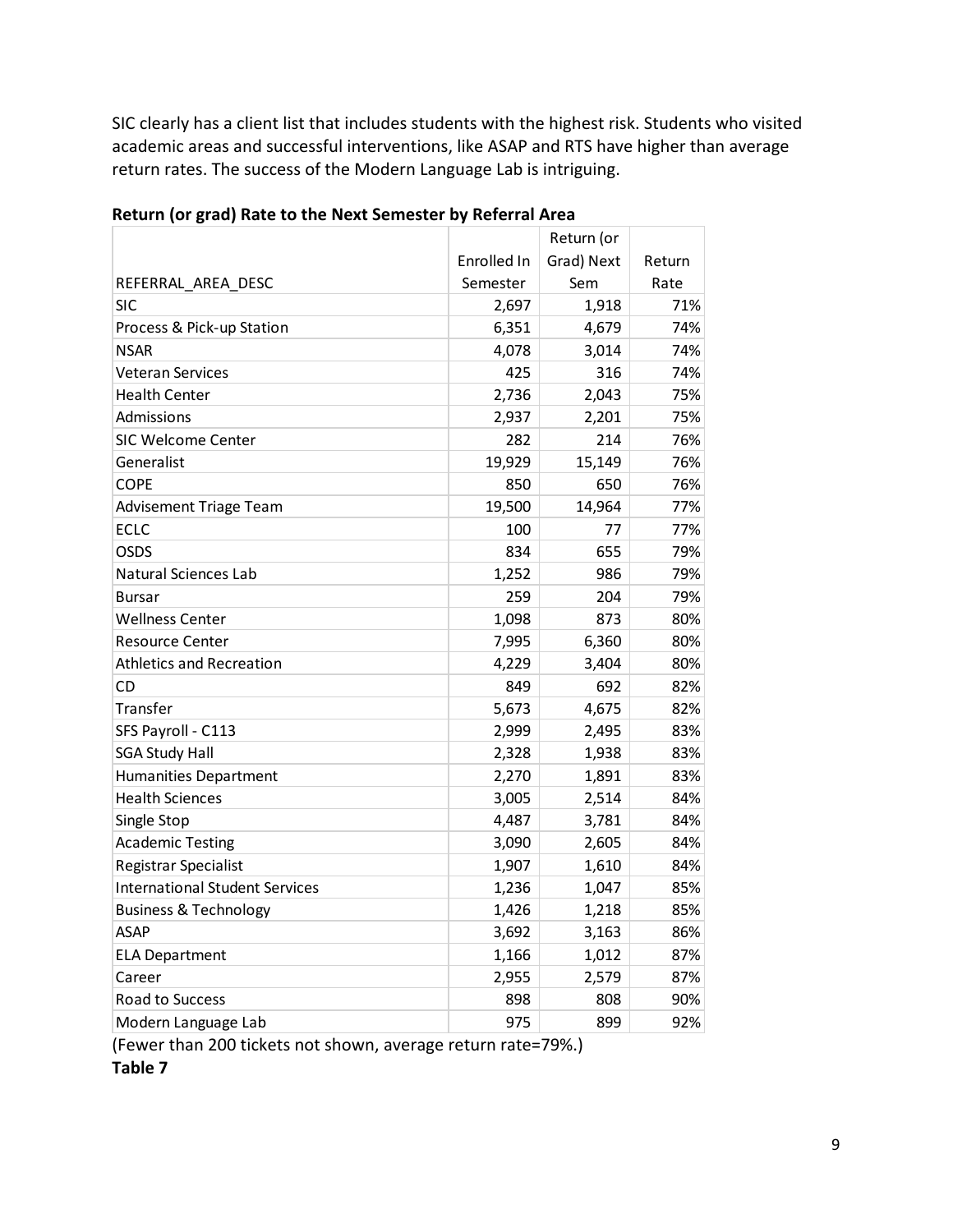Some of the explanation of SIC's low return rates can be seen in the reason codes of Table 8. Students missing advisement, students missing documents, and students not yet registered would indicate many students in the process of leaving school.

 Readmit students are at higher risk, as are students on their way to probation or suspension. A transcript request would most likely come from a student in the process of transferring. "Document Drop‐Off" is a curious one. Why would retention be low with these students?

|                                 |                                           |             | Enrolled in |        |
|---------------------------------|-------------------------------------------|-------------|-------------|--------|
|                                 |                                           | Enrolled in | <b>Next</b> | Return |
| REFERRAL AREA DESC              | <b>REASON DESC</b>                        | Semester    | Semester    | Rate   |
| Process & Pick-up Station       | Readmit & Reinstatement                   | 241         | 138         | 57%    |
| <b>SIC</b>                      | Advisement                                | 309         | 183         | 59%    |
| <b>Advisement Triage Team</b>   | Probation/Suspension                      | 814         | 518         | 64%    |
| <b>Advisement Triage Team</b>   | Academic Appeal                           | 531         | 353         | 66%    |
| Process & Pick-up Station       | Transcript Requests (Official)            | 1,633       | 1,090       | 67%    |
| SIC                             | <b>Missing Docs</b>                       | 250         | 173         | 69%    |
| Process & Pick-up Station       | Change of Program                         | 229         | 159         | 69%    |
| <b>Health Center</b>            | Document Drop-Off                         | 1,284       | 892         | 69%    |
| SIC                             | <b>SIC</b>                                | 314         | 220         | 70%    |
| <b>Advisement Triage Team</b>   | Probation                                 | 622         | 443         | 71%    |
| Generalist                      | <b>Registration Issues</b>                | 2,497       | 1,813       | 73%    |
| <b>Advisement Triage Team</b>   | <b>Financial Appeal</b>                   | 767         | 560         | 73%    |
| SIC                             | Registration                              | 346         | 253         | 73%    |
| <b>Advisement Triage Team</b>   | Other                                     | 1,038       | 760         | 73%    |
| Admissions                      | <b>Submit Missing Documents</b>           | 265         | 195         | 74%    |
| Veteran Services                | <b>Education Benefits</b>                 | 299         | 221         | 74%    |
| Admissions                      | Speak to Admissions Counselor             | 1,628       | 1,207       | 74%    |
| <b>Resource Center</b>          | Complete CUNY Supplement Form             | 210         | 157         | 75%    |
| <b>SIC Welcome Center</b>       | Academic                                  | 214         | 161         | 75%    |
| <b>COPE</b>                     | <b>Class Attendance</b>                   | 389         | 295         | 76%    |
| <b>Health Center</b>            | Inquiry                                   | 324         | 246         | 76%    |
| Generalist                      | Other                                     | 1,031       | 785         | 76%    |
| Natural Sciences Lab            | SCB 204 - Human Anatomy and Physiology II | 296         | 226         | 76%    |
| Generalist                      | <b>Checking Negative Indicators</b>       | 516         | 395         | 77%    |
| Generalist                      | General Financial Aid Status & Inquiries  | 16,267      | 12,552      | 77%    |
| Admissions                      | <b>Transfer Credit Evaluation</b>         | 720         | 556         | 77%    |
| <b>Athletics and Recreation</b> | Sports Gym                                | 674         | 521         | 77%    |
| <b>Resource Center</b>          | <b>Print Verification Documents</b>       | 300         | 232         | 77%    |
| <b>COPE</b>                     | Workfare Regs/HRA Appts                   | 734         | 569         | 78%    |
| <b>Resource Center</b>          | Make corrections on FAFSA                 | 855         | 664         | 78%    |
| OSDS                            | Academic, Career and Personal Counseling  | 318         | 247         | 78%    |
| OSDS                            | Academic Advisement                       | 284         | 221         | 78%    |
| Veteran Services                | Tutoring                                  | 219         | 172         | 79%    |
| Generalist                      | <b>SFS Verification Info</b>              | 6,150       | 4,846       | 79%    |
| Admissions                      | Other                                     | 246         | 194         | 79%    |
| Generalist                      | Financial Advising & Planning             | 881         | 697         | 79%    |
| <b>Advisement Triage Team</b>   | <b>Course Selection</b>                   | 13,981      | 11,065      | 79%    |
| <b>Advisement Triage Team</b>   | <b>General Advising</b>                   | 9,696       | 7,675       | 79%    |
| Natural Sciences Lab            | SCB 203 - Human Anatomy and Physiology I  | 1,016       | 805         | 79%    |
| <b>Wellness Center</b>          | <b>Other Psychological Stressors</b>      | 817         | 649         | 79%    |

|  |  | Referral Area/Reason Codes with Below Average Return Rates (Warning Signs) |
|--|--|----------------------------------------------------------------------------|
|  |  |                                                                            |